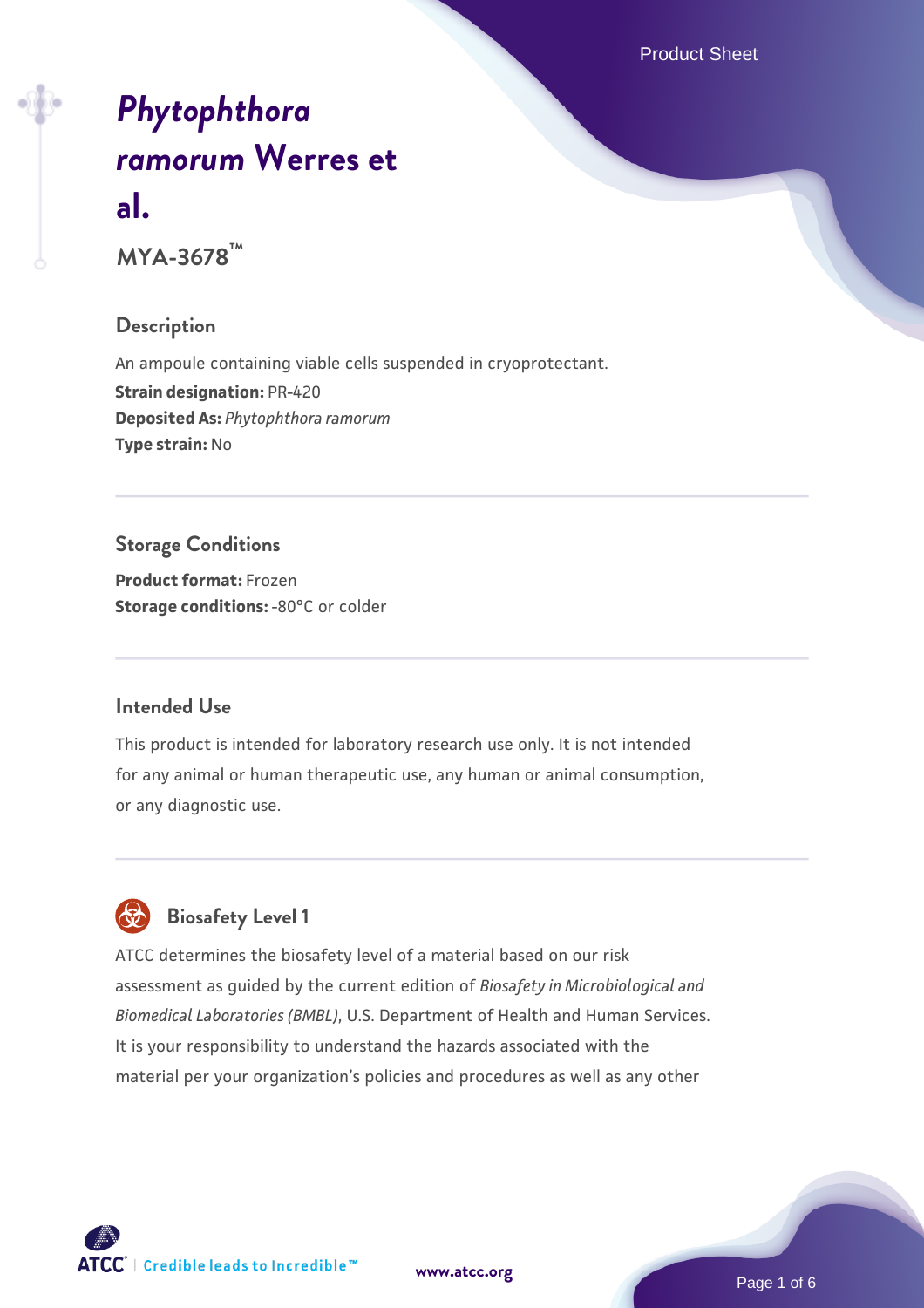# **[Phytophthora ramorum](https://www.atcc.org/products/mya-3678) [Werres et al.](https://www.atcc.org/products/mya-3678)** Phytophthora ramorum Werres et al. **MYA-3678**

applicable regulations as enforced by your local or national agencies.

ATCC highly recommends that appropriate personal protective equipment is always used when handling vials. For cultures that require storage in liquid nitrogen, it is important to note that some vials may leak when submersed in liquid nitrogen and will slowly fill with liquid nitrogen. Upon thawing, the conversion of the liquid nitrogen back to its gas phase may result in the vial exploding or blowing off its cap with dangerous force creating flying debris. Unless necessary, ATCC recommends that these cultures be stored in the vapor phase of liquid nitrogen rather than submersed in liquid nitrogen.

# **Certificate of Analysis**

For batch-specific test results, refer to the applicable certificate of analysis that can be found at www.atcc.org.

# **Growth Conditions**

**Medium:**  [ATCC Medium 2219: Corn meal agar, half-strength](https://www.atcc.org/-/media/product-assets/documents/microbial-media-formulations/2/2/1/9/atcc-medium-2219.pdf?rev=56941740a8e44ef5b0ad065230bb5acc) **Temperature:** 25°C

# **Handling Procedures**

**Frozen ampoules** packed in dry ice should either be thawed immediately or stored in liquid nitrogen. If liquid nitrogen storage facilities are not available, frozen ampoules may be stored at or below -70°C for approximately one week. **Do not under any circumstance store frozen ampoules at refrigerator**

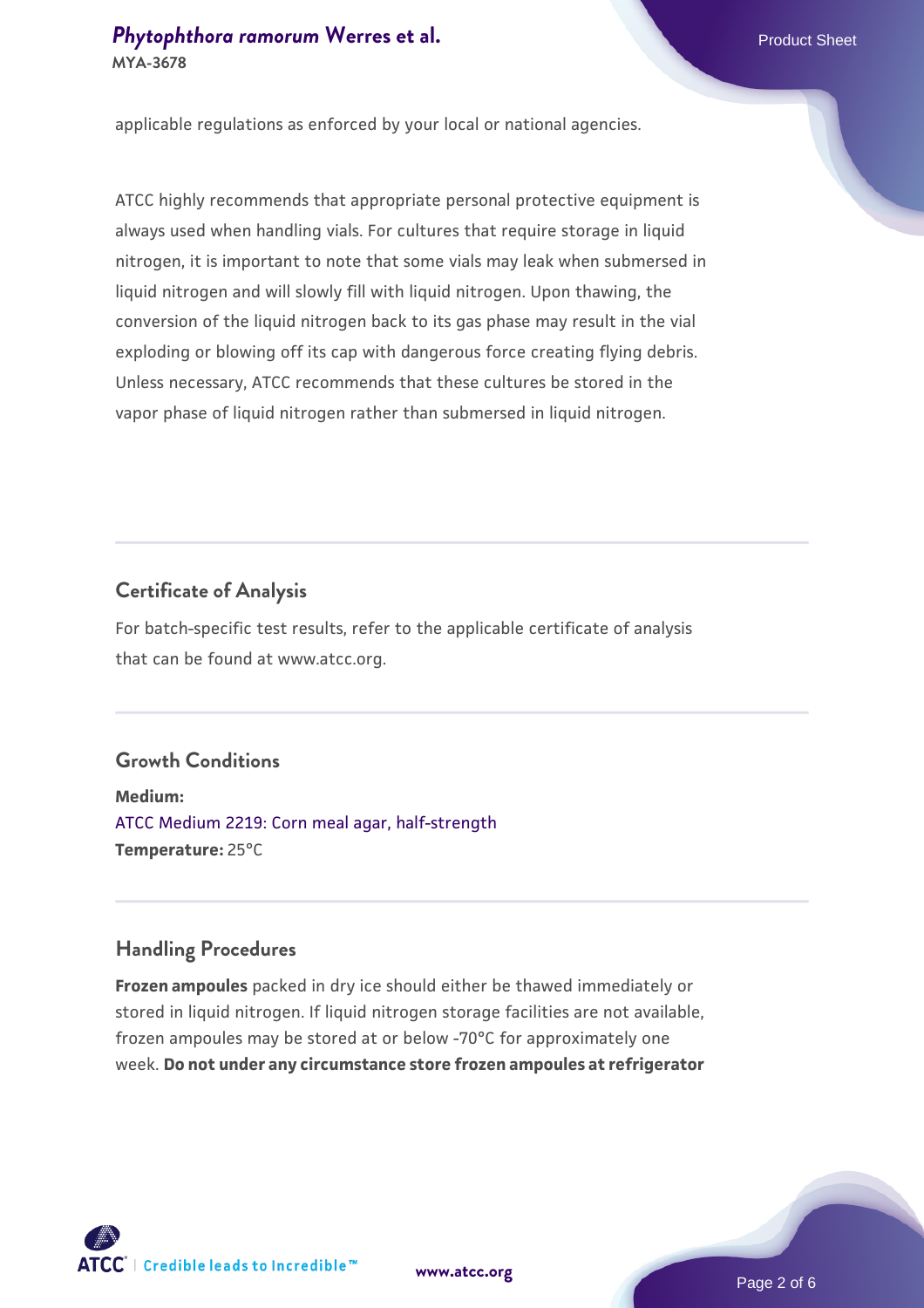### **[Phytophthora ramorum](https://www.atcc.org/products/mya-3678) [Werres et al.](https://www.atcc.org/products/mya-3678)** Phytophthora ramorum Werres et al. **MYA-3678**

**freezer temperatures (generally -20°C)**. Storage of frozen material at this temperature will result in the death of the culture.

- 1. To thaw a frozen ampoule, place in a **25°C to 30°C** water bath, until just thawed **(approximately 5 minutes)**. Immerse the ampoule just sufficient to cover the frozen material. Do not agitate the ampoule.
- 2. Immediately after thawing, wipe down ampoule with 70% ethanol and aseptically transfer at least 50 µL (or 2-3 agar cubes) of the content onto a plate or broth with medium recommended.
- 3. Incubate the inoculum/strain at the temperature and conditions recommended.
- 4. Inspect for growth of the inoculum/strain regularly for up to 4 weeks. The time necessary for significant growth will vary from strain to strain.

#### **Notes**

Additional information on this culture is available on the ATCC web site at [www.atcc.org.](http://www.atcc.org/)

## **Material Citation**

If use of this material results in a scientific publication, please cite the material in the following manner: *Phytophthora ramorum* Werres et al. (ATCC MYA-3678)

## **References**

References and other information relating to this material are available at www.atcc.org.

#### **Warranty**

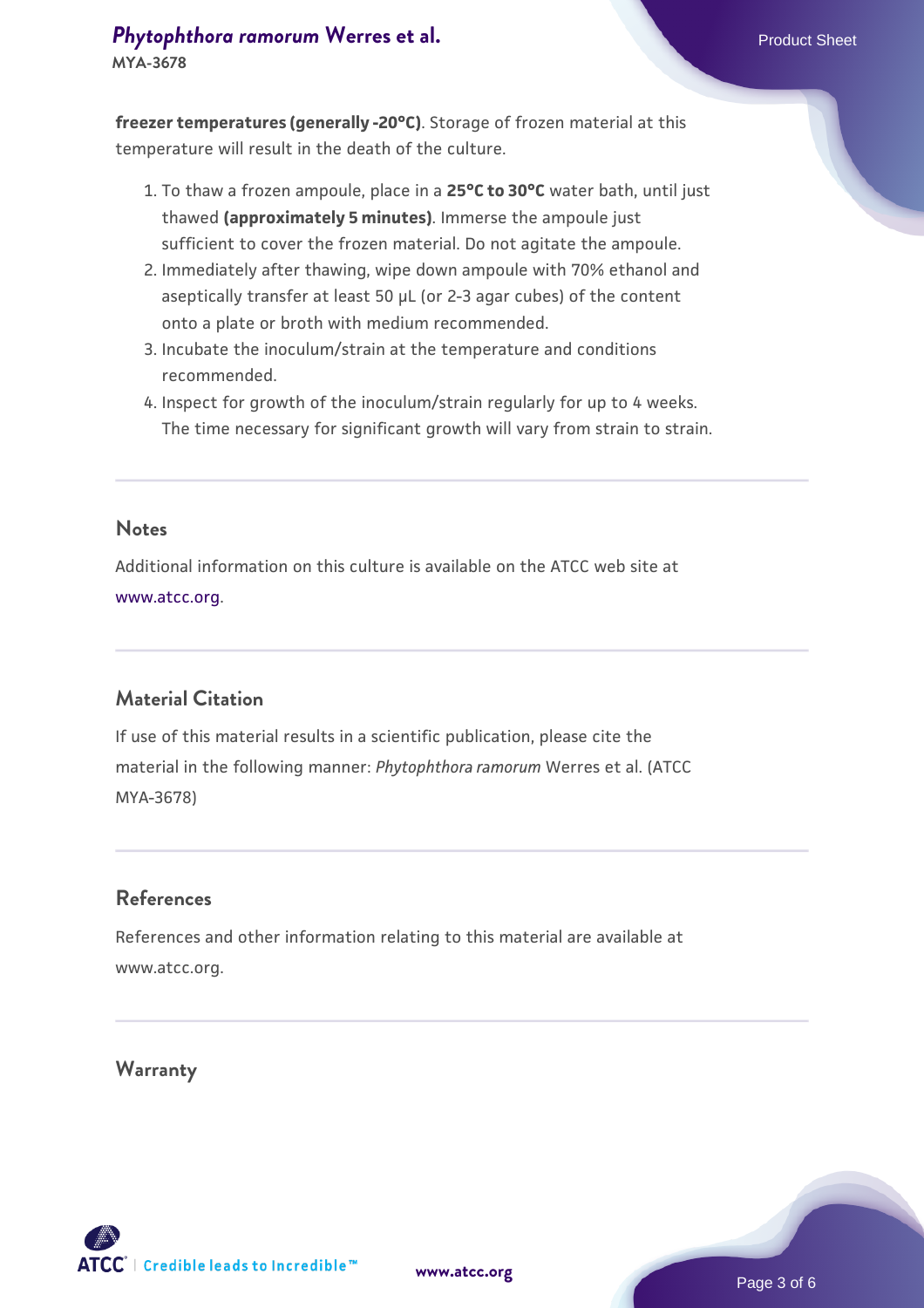# **[Phytophthora ramorum](https://www.atcc.org/products/mya-3678) [Werres et al.](https://www.atcc.org/products/mya-3678)** Phytophthora ramorum Werres et al. **MYA-3678**

The product is provided 'AS IS' and the viability of ATCC<sup>®</sup> products is warranted for 30 days from the date of shipment, provided that the customer has stored and handled the product according to the information included on the product information sheet, website, and Certificate of Analysis. For living cultures, ATCC lists the media formulation and reagents that have been found to be effective for the product. While other unspecified media and reagents may also produce satisfactory results, a change in the ATCC and/or depositor-recommended protocols may affect the recovery, growth, and/or function of the product. If an alternative medium formulation or reagent is used, the ATCC warranty for viability is no longer valid. Except as expressly set forth herein, no other warranties of any kind are provided, express or implied, including, but not limited to, any implied warranties of merchantability, fitness for a particular purpose, manufacture according to cGMP standards, typicality, safety, accuracy, and/or noninfringement.

## **Disclaimers**

This product is intended for laboratory research use only. It is not intended for any animal or human therapeutic use, any human or animal consumption, or any diagnostic use. Any proposed commercial use is prohibited without a license from ATCC.

While ATCC uses reasonable efforts to include accurate and up-to-date information on this product sheet, ATCC makes no warranties or representations as to its accuracy. Citations from scientific literature and patents are provided for informational purposes only. ATCC does not warrant that such information has been confirmed to be accurate or complete and the customer bears the sole responsibility of confirming the accuracy and completeness of any such information.

This product is sent on the condition that the customer is responsible for and assumes all risk and responsibility in connection with the receipt, handling, storage, disposal, and use of the ATCC product including without limitation



**[www.atcc.org](http://www.atcc.org)**

Page 4 of 6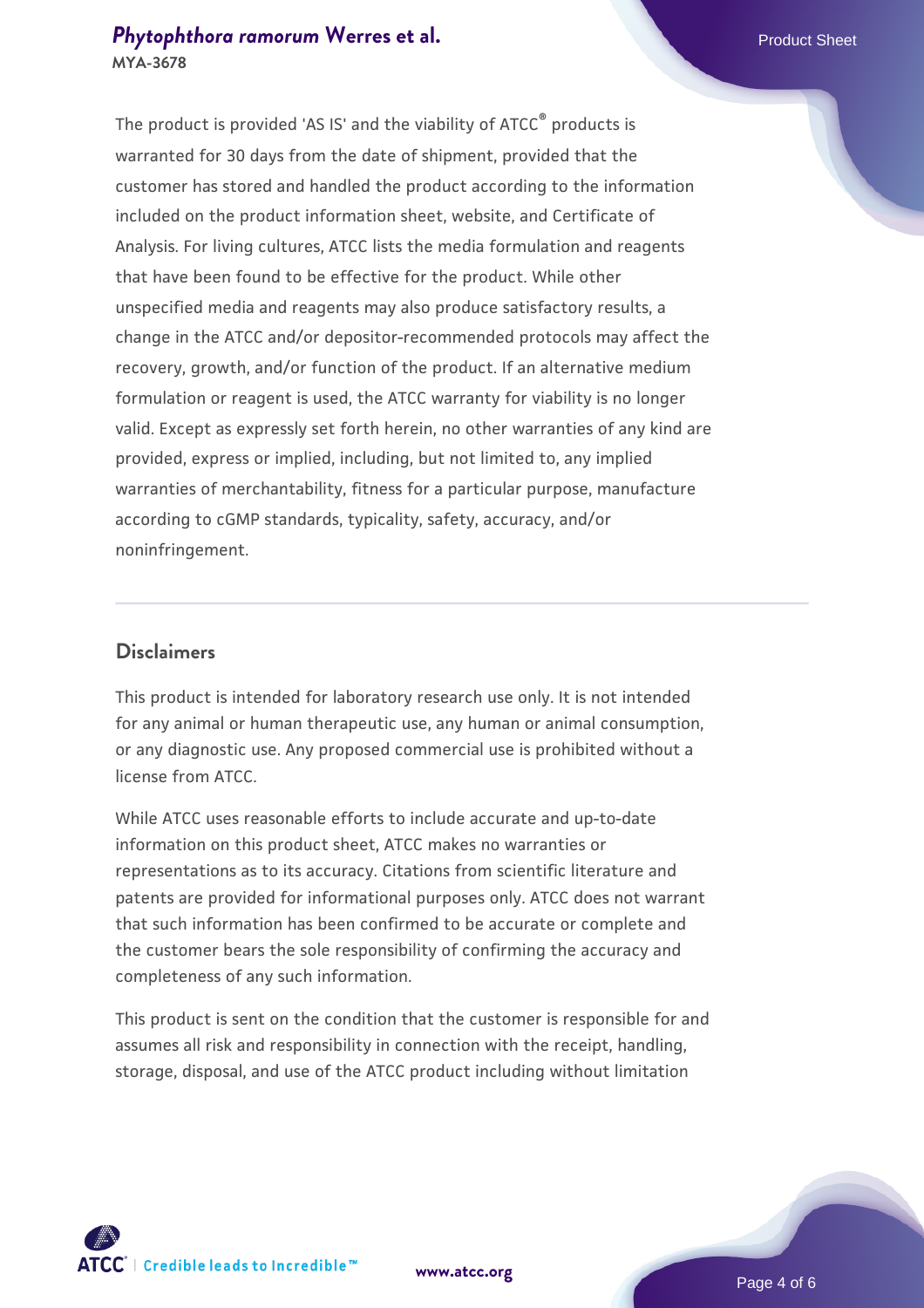taking all appropriate safety and handling precautions to minimize health or environmental risk. As a condition of receiving the material, the customer agrees that any activity undertaken with the ATCC product and any progeny or modifications will be conducted in compliance with all applicable laws, regulations, and guidelines. This product is provided 'AS IS' with no representations or warranties whatsoever except as expressly set forth herein and in no event shall ATCC, its parents, subsidiaries, directors, officers, agents, employees, assigns, successors, and affiliates be liable for indirect, special, incidental, or consequential damages of any kind in connection with or arising out of the customer's use of the product. While reasonable effort is made to ensure authenticity and reliability of materials on deposit, ATCC is not liable for damages arising from the misidentification or misrepresentation of such materials.

Please see the material transfer agreement (MTA) for further details regarding the use of this product. The MTA is available at www.atcc.org.

# **Copyright and Trademark Information**

© ATCC 2021. All rights reserved.

ATCC is a registered trademark of the American Type Culture Collection.

# **Revision**

This information on this document was last updated on 2021-05-20

# **Contact Information**

ATCC 10801 University Boulevard Manassas, VA 20110-2209 USA